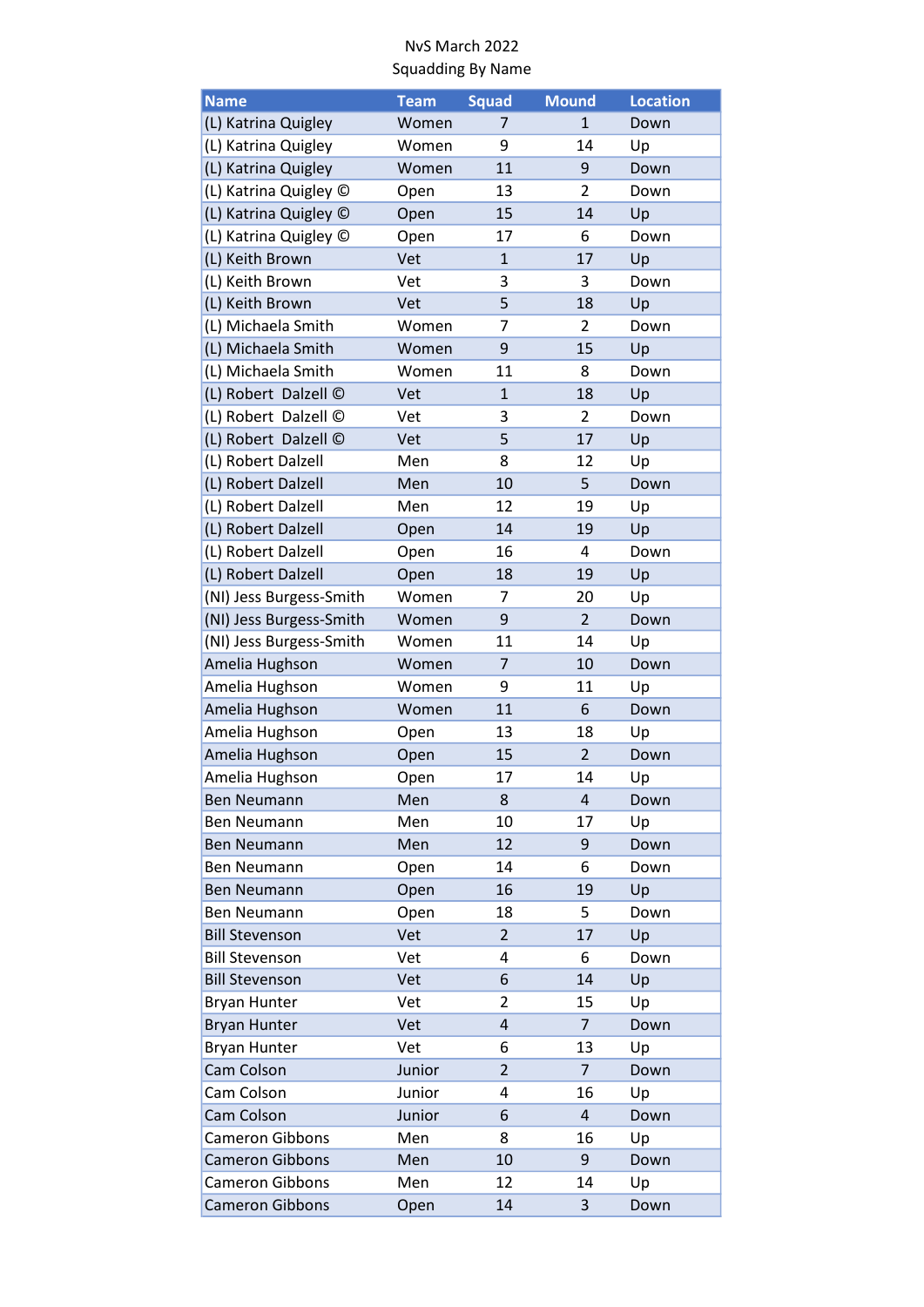| <b>Name</b>               | <b>Team</b> | <b>Squad</b>            | <b>Mound</b>            | <b>Location</b> |
|---------------------------|-------------|-------------------------|-------------------------|-----------------|
| <b>Cameron Gibbons</b>    | Open        | 16                      | 16                      | Up              |
| <b>Cameron Gibbons</b>    | Open        | 18                      | 9                       | Down            |
| Carl Nordqvist            | Vet         | $\overline{1}$          | 13                      | Up              |
| Carl Nordqvist            | Vet         | 3                       | 5                       | Down            |
| Carl Nordqvist            | Vet         | 5                       | 14                      | Up              |
| <b>Charlotte McKenzie</b> | Junior      | $\overline{1}$          | 8                       | Down            |
| <b>Charlotte McKenzie</b> | Junior      | 3                       | 15                      | Up              |
| <b>Charlotte McKenzie</b> | Junior      | 5                       | $\overline{7}$          | Down            |
| Charlotte McKenzie        | Women       | 7                       | 15                      | Up              |
| Charlotte McKenzie        | Women       | 9                       | 5                       | Down            |
| <b>Charlotte McKenzie</b> | Women       | 11                      | 20                      | Up              |
| Christina Miller          | Women       | $\overline{7}$          | 19                      | Up              |
| <b>Christina Miller</b>   | Women       | 9                       | $\overline{7}$          | Down            |
| Christina Miller          | Women       | 11                      | 13                      | Up              |
| Colin Taylor              | Vet         | $\overline{2}$          | 16                      | Up              |
| Colin Taylor              | Vet         | $\overline{4}$          | $\overline{4}$          | Down            |
| Colin Taylor              | Vet         | 6                       | 17                      | Up              |
| Darryn Quigley            | Men         | 8                       | 8                       | Down            |
| Darryn Quigley            | Men         | 10                      | 12                      | Up              |
| Darryn Quigley            | Men         | 12                      | $\overline{4}$          | Down            |
| Darryn Quigley            | Open        | 14                      | 9                       | Down            |
| Darryn Quigley            | Open        | 16                      | 15                      | Up              |
| Darryn Quigley            | Open        | 18                      | 8                       | Down            |
| Dave Thompson             | Men         | 8                       | 17                      | Up              |
| Dave Thompson             | Men         | 10                      | 10                      | Down            |
| Dave Thompson             | Men         | 12                      | 15                      |                 |
|                           |             | 14                      |                         | Up              |
| Dave Thompson             | Open        |                         | 18                      | Up<br>Down      |
| Dave Thompson             | Open        | 16                      | 3                       |                 |
| Dave Thompson             | Open        | 18                      | 17                      | Up              |
| David Baigent             | Vet         | $\overline{2}$          | 18                      | Up              |
| David Baigent             | Vet         | 4                       | 3                       | Down            |
| David Baigent             | Vet         | 6                       | 16                      | Up              |
| Denva Wren ©              | Women       | 7                       | 4                       | Down            |
| Denva Wren ©              | Women       | 9                       | 20                      | Up              |
| Denva Wren ©              | Women       | 11                      | 7                       | Down            |
| Denva Wren                | Open        | 13                      | 4                       | Down            |
| Denva Wren                | Open        | 15                      | 16                      | Up              |
| Denva Wren                | Open        | 17                      | 8                       | Down            |
| Dom Henry                 | Junior      | $\overline{2}$          | 5                       | Down            |
| Dom Henry                 | Junior      | $\overline{\mathbf{r}}$ | 17                      | Up              |
| Dom Henry                 | Junior      | 6                       | 3                       | Down            |
| <b>Eddie Millichamp</b>   | Junior      | $\overline{2}$          | $\overline{\mathbf{4}}$ | Down            |
| Eddie Millichamp          | Junior      | 4                       | 15                      | Up              |
| <b>Eddie Millichamp</b>   | Junior      | 6                       | 8                       | Down            |
| Emma Inch                 | Women       | 7                       | 18                      | Up              |
| Emma Inch                 | Women       | 9                       | 3                       | Down            |
| Emma Inch                 | Women       | 11                      | 15                      | Up              |
| <b>Greg Menzies</b>       | Men         | 8                       | 5                       | Down            |
| <b>Greg Menzies</b>       | Men         | 10                      | 18                      | Up              |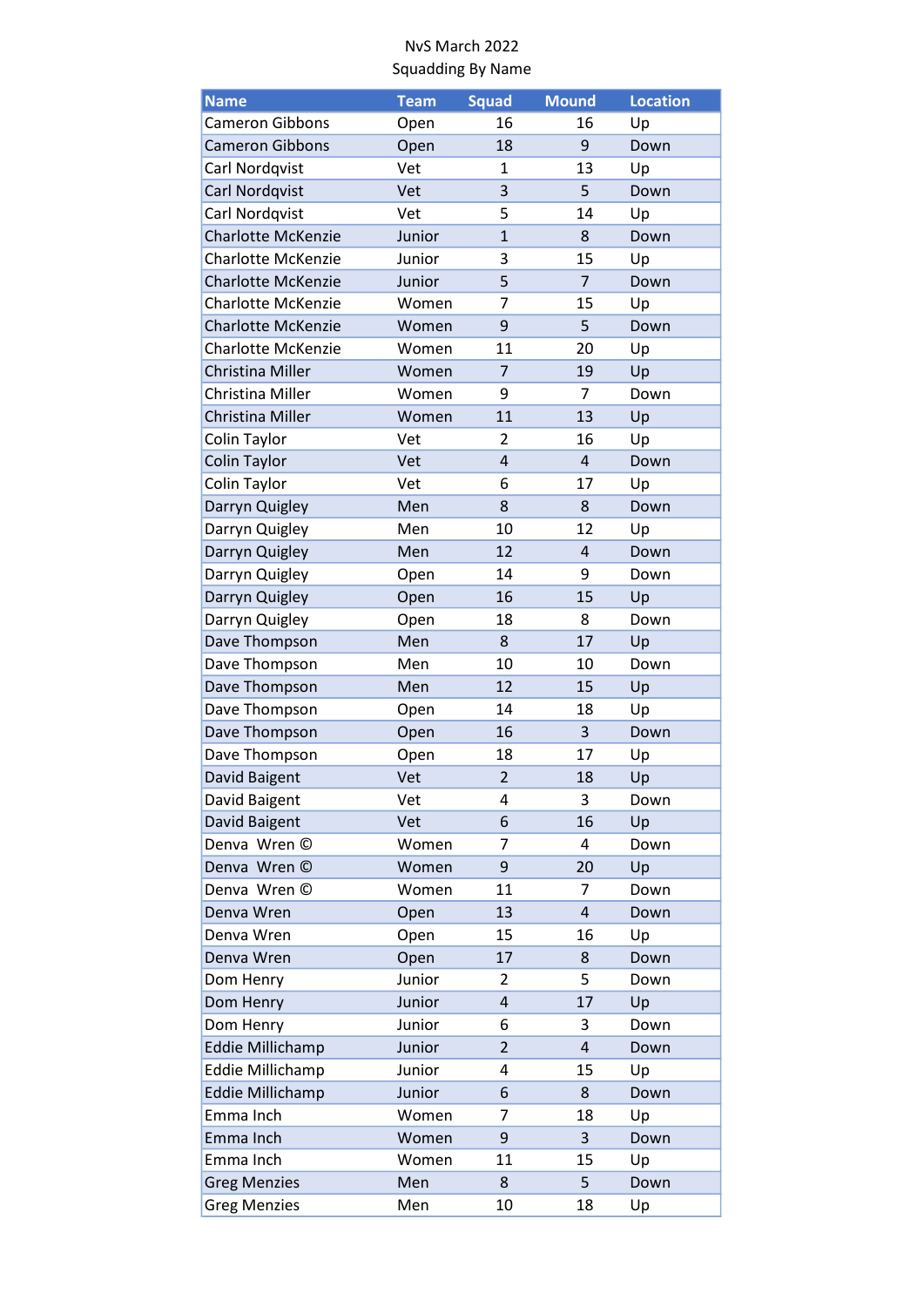| <b>Name</b>           | <b>Team</b> | <b>Squad</b>   | <b>Mound</b>            | <b>Location</b> |
|-----------------------|-------------|----------------|-------------------------|-----------------|
| <b>Greg Menzies</b>   | Men         | 12             | $\mathbf{1}$            | Down            |
| <b>Greg Menzies</b>   | Open        | 14             | 15                      | Up              |
| <b>Greg Menzies</b>   | Open        | 16             | 8                       | Down            |
| <b>Greg Menzies</b>   | Open        | 18             | 13                      | Up              |
| <b>Hailey Beevor</b>  | Women       | $\overline{7}$ | 16                      | Up              |
| <b>Hailey Beevor</b>  | Women       | 9              | 4                       | Down            |
| <b>Hailey Beevor</b>  | Women       | 11             | 18                      | Up              |
| lan Inwood            | Vet         | $\overline{2}$ | 14                      | Up              |
| lan Inwood            | Vet         | $\overline{4}$ | 5                       | Down            |
| lan Inwood            | Vet         | 6              | 18                      | Up              |
| Jason Henry           | Men         | 8              | 7                       | Down            |
| Jason Henry           | Men         | 10             | 20                      | Up              |
| Jason Henry           | Men         | 12             | 3                       | Down            |
| Jason Henry           | Open        | 14             | 5                       | Down            |
| Jason Henry           | Open        | 16             | 18                      | Up              |
| Jason Henry           | Open        | 18             | 4                       | Down            |
| Jesse Henriksen ©     | Men         | 8              | $\overline{2}$          | Down            |
| Jesse Henriksen ©     | Men         | 10             | 15                      | Up              |
| Jesse Henriksen ©     | Men         | 12             | $\overline{7}$          | Down            |
| Jesse Henriksen       | Open        | 14             | 13                      | Up              |
| Jesse Henriksen       | Open        | 16             | 6                       | Down            |
| Jesse Henriksen       | Open        | 18             | 18                      | Up              |
| Jolie Thompson        | Women       | $\overline{7}$ | $\overline{7}$          | Down            |
| Jolie Thompson        | Women       | 9              | 18                      | Up              |
| Jolie Thompson        | Women       | 11             | 3                       | Down            |
| Jolie Thompson        | Open        | 13             | 16                      | Up              |
| Jolie Thompson        | Open        | 15             | 8                       | Down            |
| Jolie Thompson        | Open        | 17             | 12                      | Up              |
| Katherine Butt ©      | Junior      | $\mathbf{1}$   | $\overline{\mathbf{r}}$ | Down            |
| Katherine Butt ©      | Junior      | 3              | 16                      | Up              |
| Katherine Butt ©      | Junior      | 5              | 4                       | Down            |
| Katherine Butt        | Women       | 7              | 8                       | Down            |
| Katherine Butt        | Women       | 9              | 12                      | Up              |
| Katherine Butt        | Women       | 11             | 4                       | Down            |
| Katherine Butt        | Open        | 13             | 8                       | Down            |
| Katherine Butt        | Open        | 15             | 12                      | Up              |
| Katherine Butt        | Open        | 17             | 4                       | Down            |
| Kristina Hornell      | Women       | 7              | 13                      | Up              |
| Kristina Hornell      | Women       | 9              | 6                       | Down            |
| Kristina Hornell      | Women       | 11             | 19                      | Up              |
| <b>Lindsay Barnes</b> | Men         | 8              | 19                      | Up              |
| <b>Lindsay Barnes</b> | Men         | 10             | 3                       | Down            |
| <b>Lindsay Barnes</b> | Men         | 12             | 17                      | Up              |
| Lindsay Barnes        | Open        | 14             | 8                       | Down            |
| <b>Lindsay Barnes</b> | Open        | 16             | 14                      | Up              |
| <b>Lindsay Barnes</b> | Open        | 18             | 7                       | Down            |
| Madi Tourle           | Junior      | $\mathbf{1}$   | 6                       | Down            |
| Madi Tourle           | Junior      | 3              | 14                      | Up              |
| Madi Tourle           | Junior      | 5              | 8                       | Down            |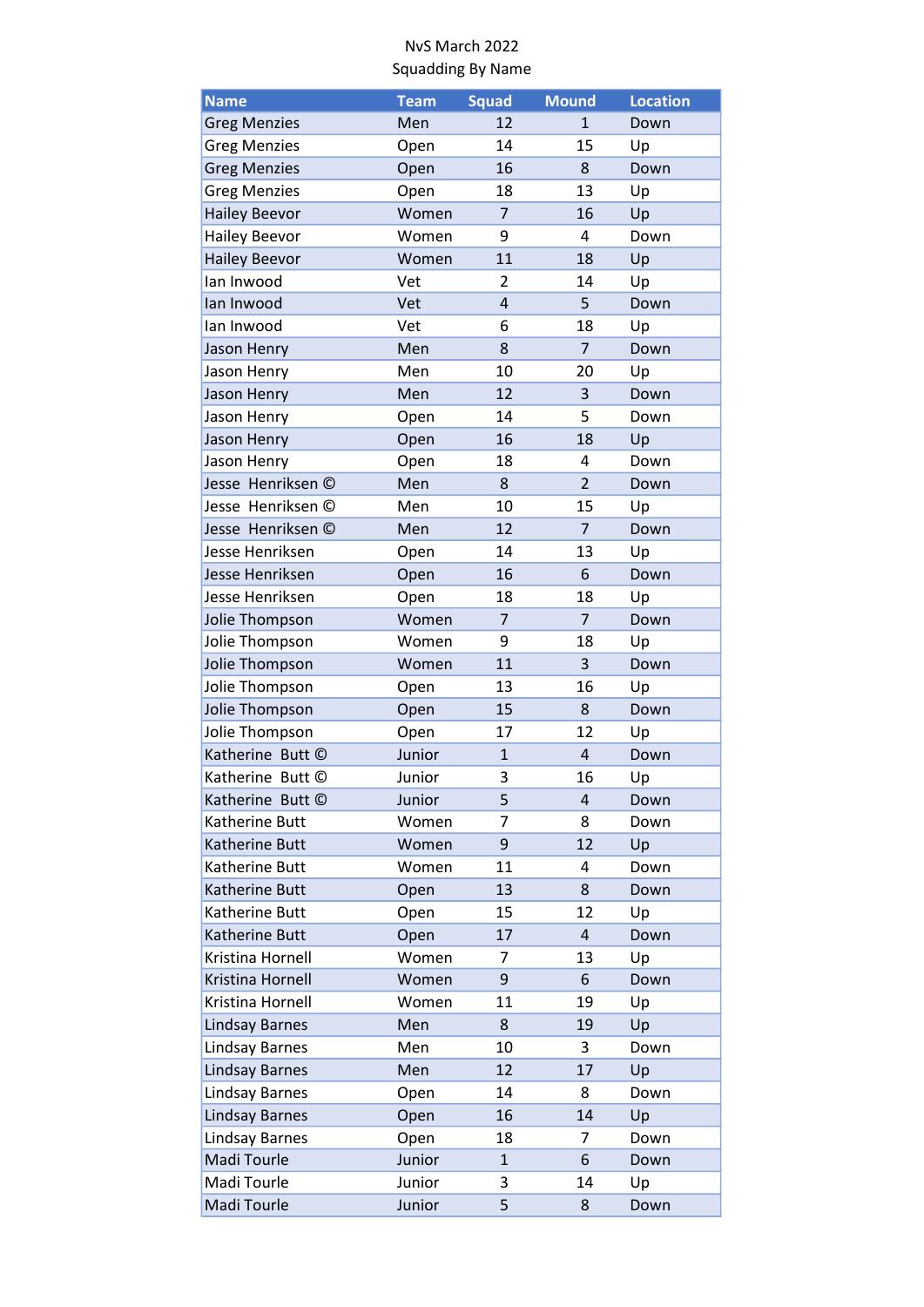| <b>Name</b>               | <b>Team</b> | <b>Squad</b>   | <b>Mound</b>   | <b>Location</b> |
|---------------------------|-------------|----------------|----------------|-----------------|
| Malcolm Garland           | Vet         | 8              | $\mathbf{1}$   | Down            |
| <b>Malcolm Garland</b>    | Vet         | 10             | 11             | Up              |
| Malcolm Garland           | Vet         | 12             | 10             | Down            |
| <b>Martin Quigley</b>     | Junior      | $\overline{2}$ | 8              | Down            |
| Martin Quigley            | Junior      | 4              | 13             | Up              |
| <b>Martin Quigley</b>     | Junior      | 6              | 6              | Down            |
| <b>Martin Quigley</b>     | Men         | 8              | 14             | Up              |
| <b>Martin Quigley</b>     | Men         | 10             | $\overline{7}$ | Down            |
| Martin Quigley            | Men         | 12             | 12             | Up              |
| <b>Martin Quigley</b>     | Open        | 14             | 16             | Up              |
| <b>Martin Quigley</b>     | Open        | 16             | 9              | Down            |
| <b>Martin Quigley</b>     | Open        | 18             | 14             | Up              |
| <b>Michael Sutherland</b> | Men         | 8              | 3              | Down            |
| <b>Michael Sutherland</b> | Men         | 10             | 16             | Up              |
| <b>Michael Sutherland</b> | Men         | 12             | 8              | Down            |
| <b>Michael Sutherland</b> | Open        | 14             | 17             | Up              |
| <b>Michael Sutherland</b> | Open        | 16             | 2              | Down            |
| <b>Michael Sutherland</b> | Open        | 18             | 16             | Up              |
| Nina McKenzie             | Women       | 7              | 14             | Up              |
| Nina McKenzie             | Women       | 9              | 9              | Down            |
| Nina McKenzie             | Women       | 11             | 17             | Up              |
| <b>Oliver Machill</b>     | Junior      | $\mathbf{1}$   | 5              | Down            |
| <b>Oliver Machill</b>     | Junior      | 3              | 17             | Up              |
| <b>Oliver Machill</b>     | Junior      | 5              | 3              | Down            |
| <b>Oliver Machill</b>     | Men         | 8              | 6              | Down            |
| <b>Oliver Machill</b>     | Men         | 10             | 19             |                 |
| <b>Oliver Machill</b>     | Men         | 12             | $\overline{2}$ | Up              |
| <b>Oliver Machill</b>     |             | 14             | 14             | Down            |
| <b>Oliver Machill</b>     | Open        |                |                | Up              |
|                           | Open        | 16             | 7              | Down            |
| <b>Oliver Machill</b>     | Open        | 18             | 12             | Up              |
| Peter McCallum            | Men         | 1              | 12             | Up              |
| Peter McCallum            | Men         | 3              | $\overline{7}$ | Down            |
| Peter McCallum            | Men         | 5              | 15             | Up              |
| <b>Piper Benbow</b>       | Junior      | $\mathbf{1}$   | 3              | Down            |
| Piper Benbow              | Junior      | 3              | 19             | Up              |
| <b>Piper Benbow</b>       | Junior      | 5              | 6              | Down            |
| Piper Benbow              | Women       | 7              | 9              | Down            |
| <b>Piper Benbow</b>       | Women       | 9              | 17             | Up              |
| Piper Benbow              | Women       | 11             | 5              | Down            |
| Rachel McLaren            | Women       | 7              | 5              | Down            |
| Rachel McLaren            | Women       | 9              | 19             | Up              |
| Rachel McLaren            | Women       | 11             | $\mathbf{1}$   | Down            |
| Rachel McLaren            | Open        | 13             | 14             | Up              |
| Rachel McLaren            | Open        | 15             | 6              | Down            |
| Rachel McLaren            | Open        | 17             | 18             | Up              |
| <b>Richard Sampey</b>     | Men         | 8              | 15             | Up              |
| <b>Richard Sampey</b>     | Men         | 10             | 8              | Down            |
| <b>Richard Sampey</b>     | Men         | 12             | 13             | Up              |
| <b>Richard Sampey</b>     | Open        | 14             | 7              | Down            |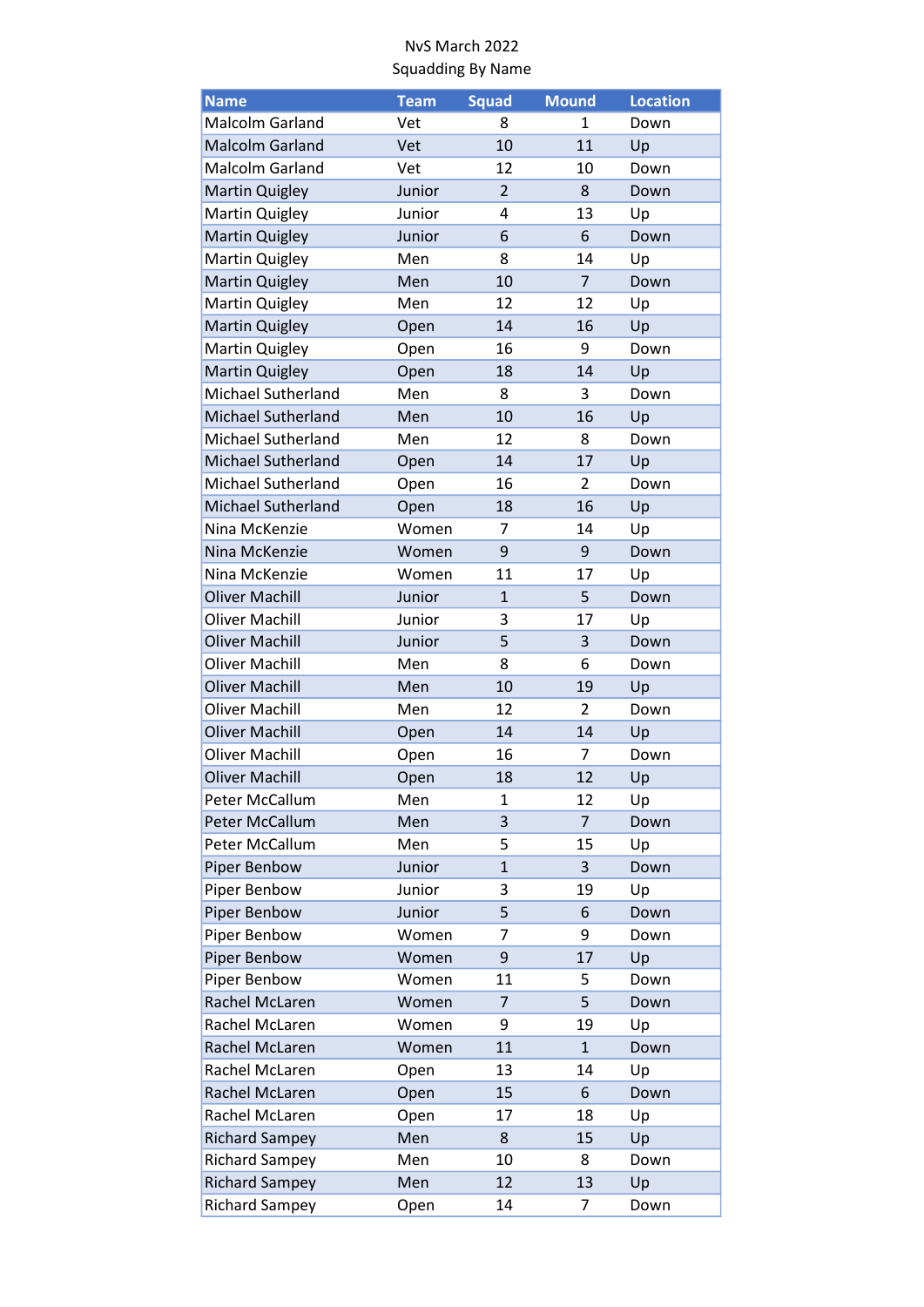| <b>Name</b>           | <b>Team</b> | <b>Squad</b>   | <b>Mound</b>            | <b>Location</b> |
|-----------------------|-------------|----------------|-------------------------|-----------------|
| <b>Richard Sampey</b> | Open        | 16             | 13                      | Up              |
| <b>Richard Sampey</b> | Open        | 18             | 6                       | Down            |
| <b>Rick Black</b>     | Vet         | $\mathbf{1}$   | 14                      | Up              |
| <b>Rick Black</b>     | Vet         | 3              | 8                       | Down            |
| <b>Rick Black</b>     | Vet         | 5              | 13                      | Up              |
| Russell Henshaw       | Vet         | $\overline{2}$ | 13                      | Up              |
| Russell Henshaw       | Vet         | $\overline{4}$ | 8                       | Down            |
| Russell Henshaw       | Vet         | 6              | 15                      | Up              |
| <b>Ryan Booth</b>     | Junior      | $\mathbf{1}$   | $\overline{7}$          | Down            |
| Ryan Booth            | Junior      | 3              | 18                      | Up              |
| Ryan Booth            | Junior      | 5              | 5                       | Down            |
| Sam Whitcombe         | Junior      | $\overline{2}$ | 3                       | Down            |
| Sam Whitcombe         | Junior      | 4              | 18                      | Up              |
| Sam Whitcombe         | Junior      | 6              | 5                       | Down            |
| Sandy Bennett         | Women       | 7              | 6                       | Down            |
| Sandy Bennett         | Women       | 9              | 13                      | Up              |
| Sandy Bennett         | Women       | 11             | $\overline{2}$          | Down            |
| Sandy Bennett         | Open        | 13             | 6                       | Down            |
| Sandy Bennett         | Open        | 15             | 18                      | Up              |
| Sandy Bennett         | Open        | 17             | 2                       | Down            |
| Sarah Clifford        | Women       | 7              | 17                      | Up              |
| Sarah Clifford        | Women       | 9              | 8                       | Down            |
| Sarah Clifford        | Women       | 11             | 12                      | Up              |
| <b>Scott Green</b>    | Men         | 8              | 10                      | Down            |
| <b>Scott Green</b>    | Men         | 10             | 14                      | Up              |
| <b>Scott Green</b>    | Men         | 12             | 6                       | Down            |
| <b>Scott Green</b>    | Open        | 14             | 12                      | Up              |
| <b>Scott Green</b>    | Open        | 16             | 10                      | Down            |
| <b>Scott Green</b>    | Open        | 18             | 15                      | Up              |
| Shania Harrison-Lee   | Junior      | $\overline{2}$ | 6                       | Down            |
| Shania Harrison-Lee   | Junior      | 4              | 14                      | Up              |
| Shania Harrison-Lee   | Junior      | 6              | $\overline{7}$          | Down            |
| <b>Sheryl Guyton</b>  | Women       | 7              | 12                      | Up              |
| <b>Sheryl Guyton</b>  | Women       | 9              | 10                      | Down            |
| <b>Sheryl Guyton</b>  | Women       | 11             | 16                      | Up              |
| <b>Steve McArthur</b> | Men         | 8              | 9                       | Down            |
| <b>Steve McArthur</b> | Men         | 10             | 13                      | Up              |
| <b>Steve McArthur</b> | Men         | 12             | 5                       | Down            |
| <b>Steve McArthur</b> | Open        | 14             | $\overline{\mathbf{4}}$ | Down            |
| <b>Steve McArthur</b> | Open        | 16             | 17                      | Up              |
| <b>Steve McArthur</b> | Open        | 18             | 3                       | Down            |
| Val Wadsworth         | Vet         | $\mathbf{1}$   | 15                      | Up              |
| Val Wadsworth         | Vet         | 3              | 6                       | Down            |
| Val Wadsworth         | Vet         | 5              | 12                      | Up              |
| Val Wadsworth         | Men         | 8              | 18                      | Up              |
| Val Wadsworth         | Men         | 10             | 2                       | Down            |
| Val Wadsworth         | Men         | 12             | 16                      | Up              |
|                       |             |                |                         |                 |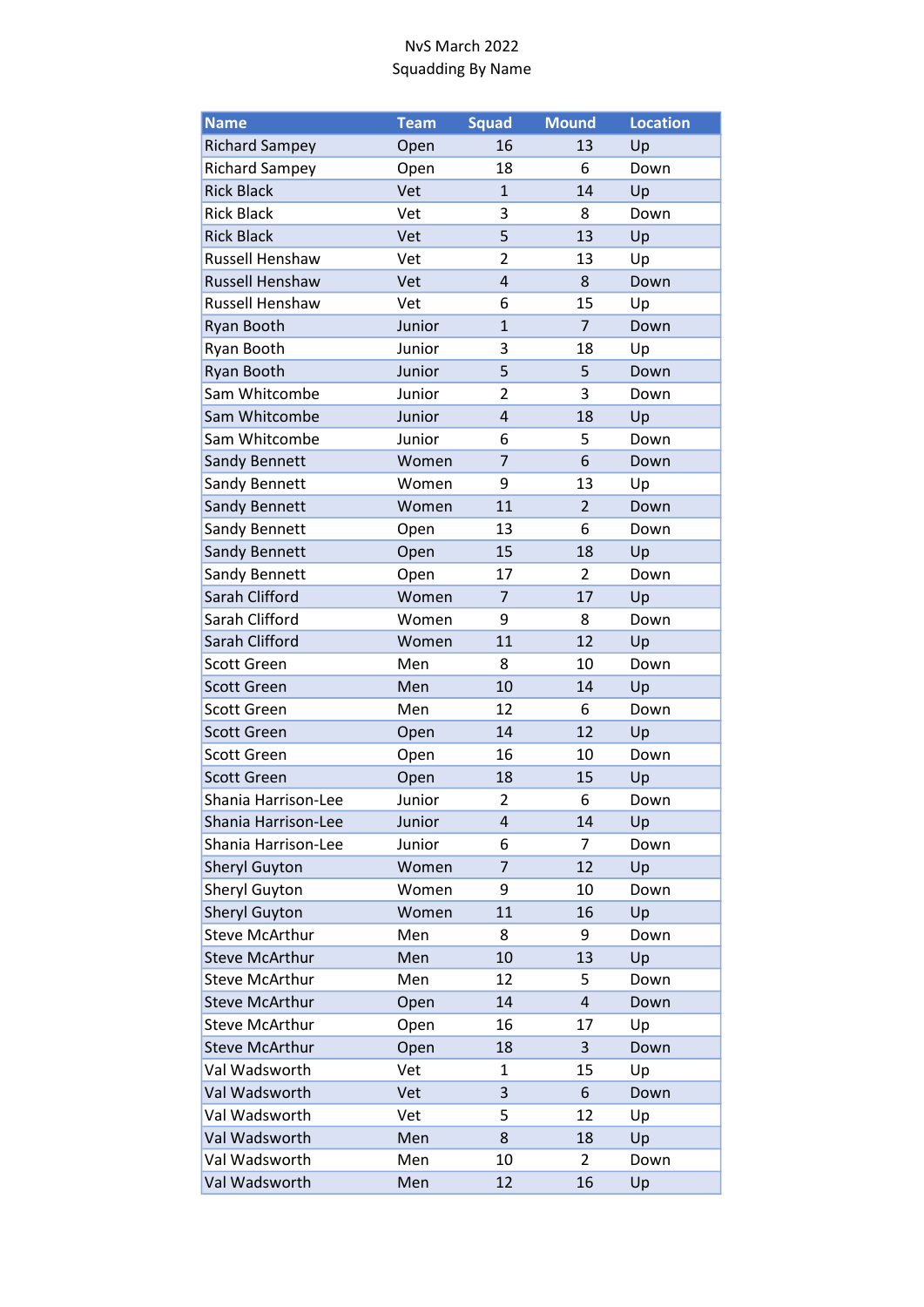| <b>Squad</b>            | <b>Team</b> | No.            | <b>Mound</b>   | <b>Location</b> | <b>Name</b>               |
|-------------------------|-------------|----------------|----------------|-----------------|---------------------------|
| $\mathbf{1}$            | Junior      |                | $\mathbf{1}$   | Down            |                           |
| $\mathbf{1}$            | Junior      |                | 2              | Down            |                           |
| $\mathbf{1}$            | Junior      | 12             | 3              | Down            | <b>Piper Benbow</b>       |
| $\mathbf{1}$            | Junior      | 1              | 4              | Down            | Katherine Butt ©          |
| $\mathbf{1}$            | Junior      | 3              | 5              | Down            | <b>Oliver Machill</b>     |
| $\mathbf{1}$            | Junior      | 4              | 6              | Down            | Madi Tourle               |
| $\mathbf{1}$            | Junior      | 5              | $\overline{7}$ | Down            | <b>Ryan Booth</b>         |
| $\mathbf{1}$            | Junior      | 6              | 8              | Down            | <b>Charlotte McKenzie</b> |
| $\mathbf{1}$            | Junior      |                | 9              | Down            |                           |
| $\mathbf{1}$            | Junior      |                | 10             | Down            |                           |
| $\mathbf{1}$            | Vet         |                | 11             | Up              |                           |
| $\mathbf{1}$            | Men         | 18             | 12             | Up              | Peter McCallum            |
| $\mathbf{1}$            | Vet         | 6              | 13             | Up              | <b>Carl Nordqvist</b>     |
| 1                       | Vet         | 13             | 14             | Up              | <b>Rick Black</b>         |
| $\mathbf{1}$            | Vet         | 3              | 15             | Up              | Val Wadsworth             |
| 1                       | Vet         |                | 16             | Up              |                           |
| $\mathbf{1}$            | Vet         | 5              | 17             | Up              | (L) Keith Brown           |
| $\mathbf{1}$            | Vet         | $\mathbf{1}$   | 18             | Up              | (L) Robert Dalzell C      |
| $\mathbf{1}$            | Vet         |                | 19             | Up              |                           |
| $\mathbf{1}$            | Vet         |                | 20             | Up              |                           |
| $\overline{2}$          | Junior      |                | $\mathbf{1}$   | Down            |                           |
| $\overline{2}$          | Junior      |                | $\overline{2}$ | Down            |                           |
| $\overline{2}$          | Junior      | $\overline{7}$ | 3              | Down            | Sam Whitcombe             |
| $\overline{2}$          | Junior      | 8              | 4              | Down            | Eddie Millichamp          |
| $\overline{2}$          | Junior      | 9              | 5              | Down            | Dom Henry                 |
| $\overline{2}$          | Junior      | 10             | 6              | Down            | Shania Harrison-Lee       |
| $\overline{2}$          | Junior      | 11             | $\overline{7}$ | Down            | <b>Cam Colson</b>         |
| $\overline{2}$          | Junior      | 2              | 8              | Down            | <b>Martin Quigley</b>     |
| $\overline{2}$          | Junior      |                | 9              | Down            |                           |
| $\overline{\mathbf{c}}$ | Junior      |                | 10             | Down            |                           |
| $\overline{2}$          | Vet         |                | 11             | Up              |                           |
| $\overline{2}$          | Vet         |                | 12             | Up              |                           |
| $\overline{2}$          | Vet         | $\overline{7}$ | 13             | Up              | Russell Henshaw           |
| $\overline{2}$          | Vet         | 8              | 14             | Up              | lan Inwood                |
| $\overline{2}$          | Vet         | 9              | 15             | Up              | <b>Bryan Hunter</b>       |
| $\overline{2}$          | Vet         | 10             | 16             | Up              | Colin Taylor              |
| $\overline{2}$          | Vet         | 11             | 17             | Up              | <b>Bill Stevenson</b>     |
| $\overline{2}$          | Vet         | $\overline{2}$ | 18             | Up              | David Baigent             |
| $\overline{2}$          | Vet         |                | 19             | Up              |                           |
| $\overline{2}$          | Vet         |                | 20             | Up              |                           |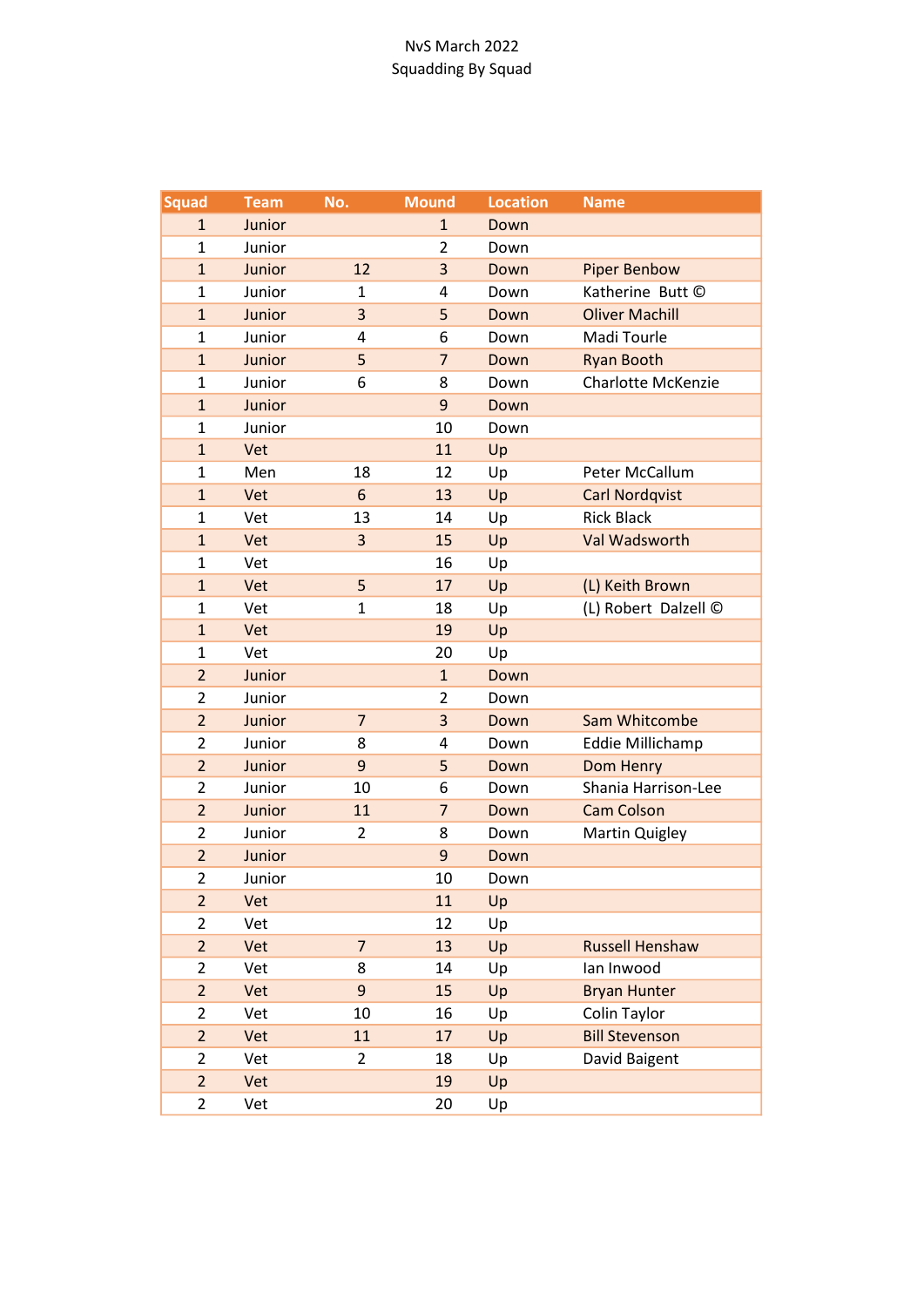| <b>Squad</b>   | <b>Team</b> | No.            | <b>Mound</b>   | <b>Location</b> | <b>Name</b>               |
|----------------|-------------|----------------|----------------|-----------------|---------------------------|
| 3              | Vet         |                | $\mathbf{1}$   | Down            |                           |
| 3              | Vet         | $\mathbf{1}$   | 2              | Down            | (L) Robert Dalzell C      |
| 3              | Vet         | 5              | 3              | Down            | (L) Keith Brown           |
| 3              | Vet         |                | 4              | Down            |                           |
| 3              | Vet         | 6              | 5              | Down            | <b>Carl Nordqvist</b>     |
| 3              | Vet         | 3              | 6              | Down            | Val Wadsworth             |
| 3              | Men         | 18             | $\overline{7}$ | Down            | <b>Peter McCallum</b>     |
| 3              | Vet         | 13             | 8              | Down            | <b>Rick Black</b>         |
| 3              | Vet         |                | 9              | Down            |                           |
| 3              | Vet         |                | 10             | Down            |                           |
| 3              | Junior      |                | 11             | Up              |                           |
| 3              | Junior      |                | 12             | Up              |                           |
| 3              | Junior      |                | 13             | Up              |                           |
| 3              | Junior      | 4              | 14             | Up              | Madi Tourle               |
| 3              | Junior      | 6              | 15             | Up              | <b>Charlotte McKenzie</b> |
| 3              | Junior      | $\mathbf{1}$   | 16             | Up              | Katherine Butt ©          |
| 3              | Junior      | 3              | 17             | Up              | <b>Oliver Machill</b>     |
| 3              | Junior      | 5              | 18             | Up              | Ryan Booth                |
| 3              | Junior      | 12             | 19             | Up              | <b>Piper Benbow</b>       |
| 3              | Junior      |                | 20             | Up              |                           |
| $\overline{4}$ | Vet         |                | $\mathbf{1}$   | Down            |                           |
| 4              | Vet         |                | $\overline{2}$ | Down            |                           |
| $\overline{4}$ | Vet         | $\overline{2}$ | 3              | Down            | David Baigent             |
| 4              | Vet         | 10             | 4              | Down            | Colin Taylor              |
| $\overline{4}$ | Vet         | 8              | 5              | Down            | lan Inwood                |
| 4              | Vet         | 11             | 6              | Down            | <b>Bill Stevenson</b>     |
| $\overline{4}$ | Vet         | 9              | $\overline{7}$ | Down            | <b>Bryan Hunter</b>       |
| 4              | Vet         | 7              | 8              | Down            | Russell Henshaw           |
| $\overline{4}$ | Vet         |                | 9              | Down            |                           |
| 4              | Vet         |                | 10             | Down            |                           |
| $\overline{4}$ | Junior      |                | 11             | Up              |                           |
| 4              | Junior      |                | 12             | Up              |                           |
| 4              | Junior      | $\overline{2}$ | 13             | Up              | <b>Martin Quigley</b>     |
| 4              | Junior      | 10             | 14             | Up              | Shania Harrison-Lee       |
| 4              | Junior      | 8              | 15             | Up              | <b>Eddie Millichamp</b>   |
| 4              | Junior      | 11             | 16             | Up              | Cam Colson                |
| $\overline{4}$ | Junior      | 9              | 17             | Up              | Dom Henry                 |
| 4              | Junior      | $\overline{7}$ | 18             | Up              | Sam Whitcombe             |
| $\overline{4}$ | Junior      |                | 19             | Up              |                           |
| 4              | Junior      |                | 20             | Up              |                           |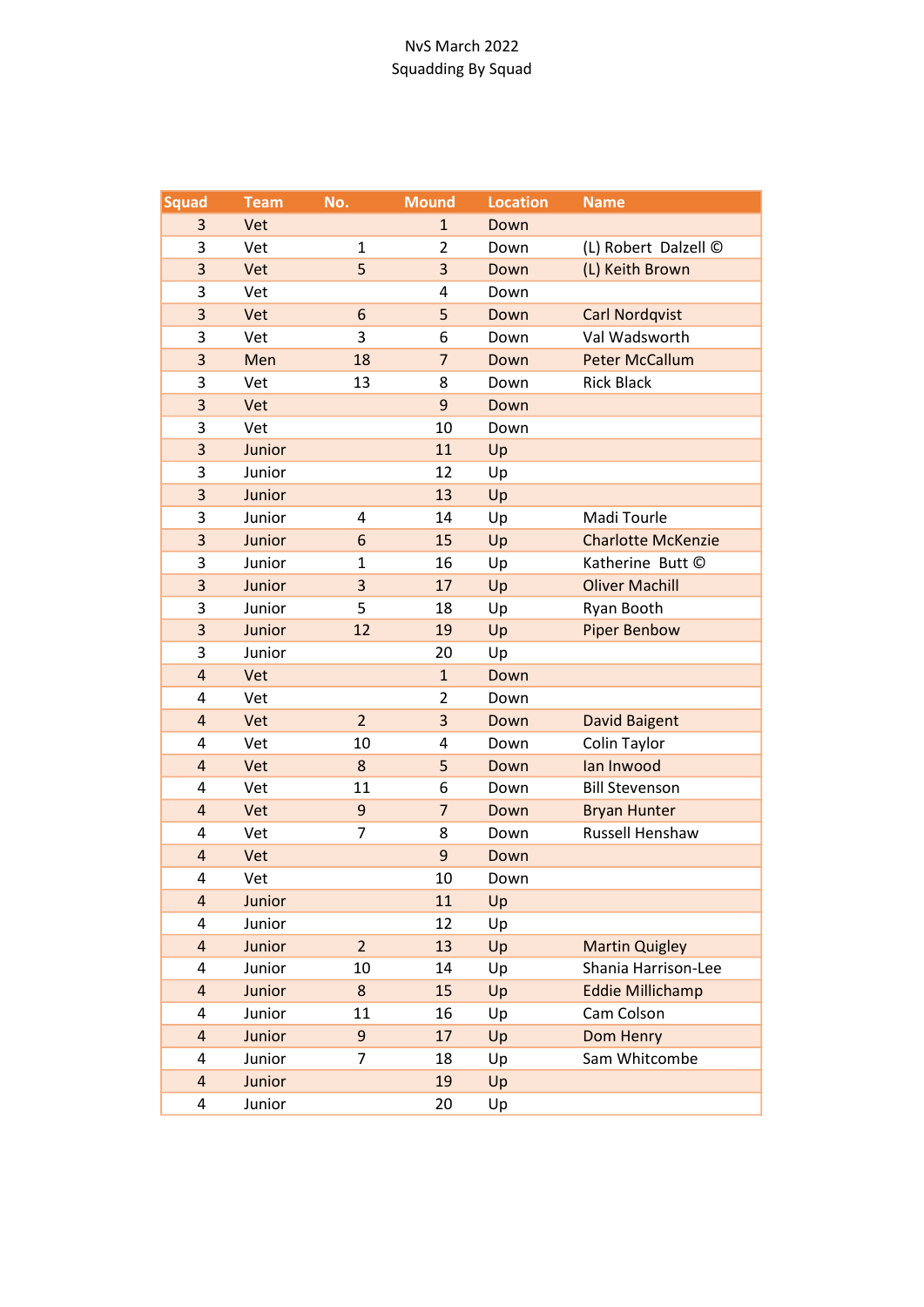| <b>Squad</b> | <b>Team</b> | No.            | <b>Mound</b>   | <b>Location</b> | <b>Name</b>               |
|--------------|-------------|----------------|----------------|-----------------|---------------------------|
| 5            | Junior      |                | $\mathbf{1}$   | Down            |                           |
| 5            | Junior      |                | 2              | Down            |                           |
| 5            | Junior      | 3              | 3              | Down            | <b>Oliver Machill</b>     |
| 5            | Junior      | $\mathbf{1}$   | 4              | Down            | Katherine Butt ©          |
| 5            | Junior      | 5              | 5              | Down            | <b>Ryan Booth</b>         |
| 5            | Junior      | 12             | 6              | Down            | Piper Benbow              |
| 5            | Junior      | 6              | $\overline{7}$ | Down            | <b>Charlotte McKenzie</b> |
| 5            | Junior      | 4              | 8              | Down            | Madi Tourle               |
| 5            | Junior      |                | 9              | Down            |                           |
| 5            | Junior      |                | 10             | Down            |                           |
| 5            | Vet         |                | 11             | Up              |                           |
| 5            | Vet         | 3              | 12             | Up              | Val Wadsworth             |
| 5            | Vet         | 13             | 13             | Up              | <b>Rick Black</b>         |
| 5            | Vet         | 6              | 14             | Up              | Carl Nordqvist            |
| 5            | Men         | 18             | 15             | Up              | <b>Peter McCallum</b>     |
| 5            | Vet         |                | 16             | Up              |                           |
| 5            | Vet         | $\mathbf{1}$   | 17             | Up              | (L) Robert Dalzell ©      |
| 5            | Vet         | 5              | 18             | Up              | (L) Keith Brown           |
| 5            | Vet         |                | 19             | Up              |                           |
| 5            | Vet         |                | 20             | Up              |                           |
| 6            | Junior      |                | $\mathbf{1}$   | Down            |                           |
| 6            | Junior      |                | $\overline{2}$ | Down            |                           |
| 6            | Junior      | 9              | 3              | Down            | Dom Henry                 |
| 6            | Junior      | 11             | 4              | Down            | Cam Colson                |
| 6            | Junior      | $\overline{7}$ | 5              | Down            | Sam Whitcombe             |
| 6            | Junior      | $\overline{2}$ | 6              | Down            | <b>Martin Quigley</b>     |
| 6            | Junior      | 10             | $\overline{7}$ | Down            | Shania Harrison-Lee       |
| 6            | Junior      | 8              | 8              | Down            | <b>Eddie Millichamp</b>   |
| 6            | Junior      |                | 9              | Down            |                           |
| 6            | Junior      |                | 10             | Down            |                           |
| 6            | Vet         |                | 11             | Up              |                           |
| 6            | Vet         |                | 12             | Up              |                           |
| 6            | Vet         | 9              | 13             | Up              | <b>Bryan Hunter</b>       |
| 6            | Vet         | 11             | 14             | Up              | <b>Bill Stevenson</b>     |
| 6            | Vet         | $\overline{7}$ | 15             | Up              | <b>Russell Henshaw</b>    |
| 6            | Vet         | $\overline{2}$ | 16             | Up              | David Baigent             |
| 6            | Vet         | 10             | 17             | Up              | <b>Colin Taylor</b>       |
| 6            | Vet         | 8              | 18             | Up              | lan Inwood                |
| 6            | Vet         |                | 19             | Up              |                           |
| 6            | Vet         |                | 20             | Up              |                           |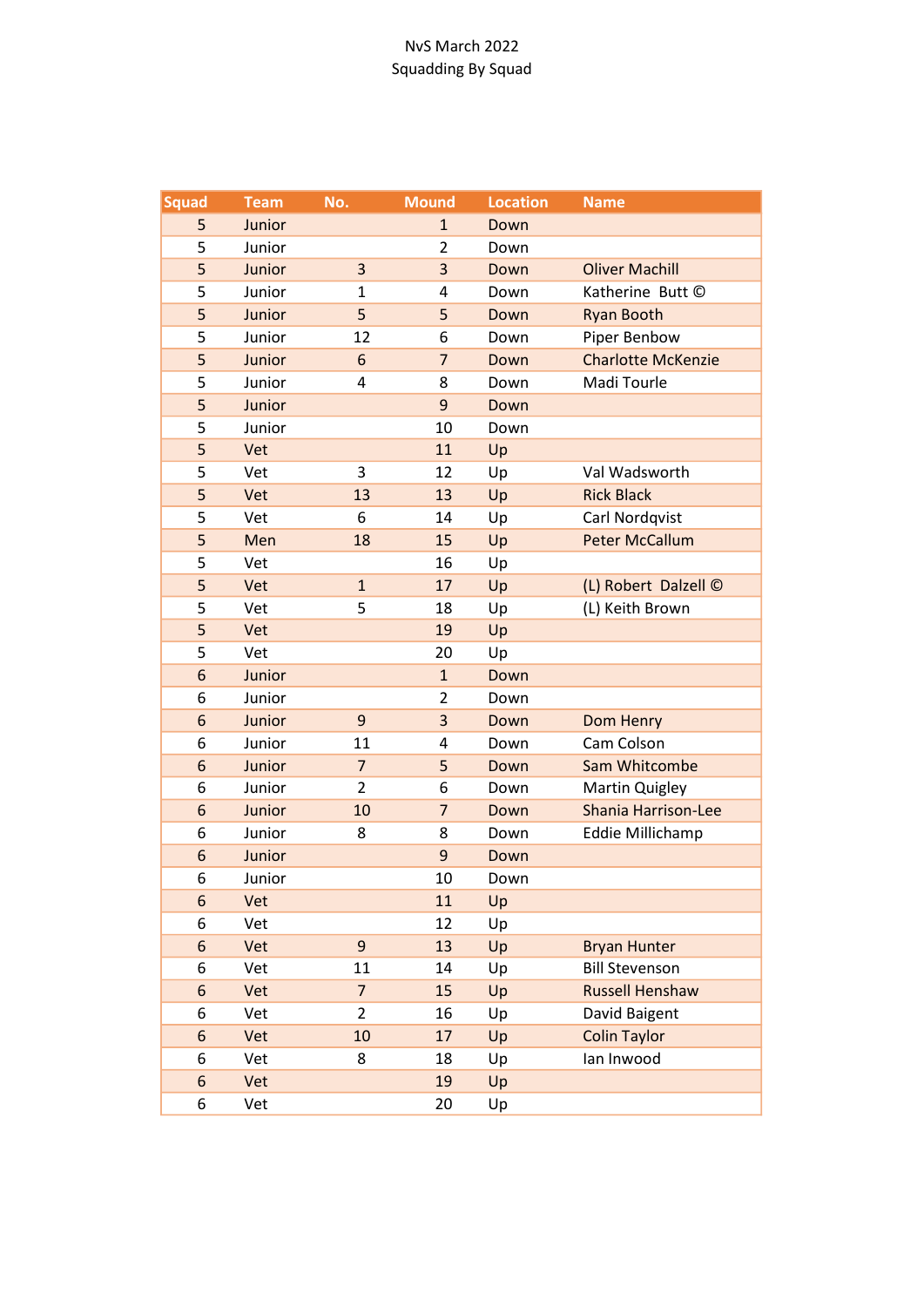| <b>Squad</b>   | <b>Team</b> | No.                     | <b>Mound</b>   | <b>Location</b> | <b>Name</b>               |
|----------------|-------------|-------------------------|----------------|-----------------|---------------------------|
| $\overline{7}$ | Women       | $\overline{2}$          | $\mathbf{1}$   | Down            | (L) Katrina Quigley       |
| 7              | Women       | 13                      | $\overline{2}$ | Down            | (L) Michaela Smith        |
| $\overline{7}$ | Women       |                         | 3              | Down            |                           |
| $\overline{7}$ | Women       | 1                       | 4              | Down            | Denva Wren ©              |
| $\overline{7}$ | Women       | 3                       | 5              | Down            | <b>Rachel McLaren</b>     |
| 7              | Women       | 4                       | 6              | Down            | Sandy Bennett             |
| $\overline{7}$ | Women       | 5                       | $\overline{7}$ | Down            | Jolie Thompson            |
| 7              | Women       | 6                       | 8              | Down            | Katherine Butt            |
| $\overline{7}$ | Women       | 19                      | 9              | Down            | <b>Piper Benbow</b>       |
| $\overline{7}$ | Women       | 8                       | 10             | Down            | Amelia Hughson            |
| $\overline{7}$ | Women       |                         | 11             | Up              |                           |
| $\overline{7}$ | Women       | 9                       | 12             | Up              | Sheryl Guyton             |
| $\overline{7}$ | Women       | 20                      | 13             | Up              | <b>Kristina Hornell</b>   |
| 7              | Women       | 11                      | 14             | Up              | Nina McKenzie             |
| $\overline{7}$ | Women       | 12                      | 15             | Up              | <b>Charlotte McKenzie</b> |
| 7              | Women       | 14                      | 16             | Up              | <b>Hailey Beevor</b>      |
| $\overline{7}$ | Women       | 15                      | 17             | Up              | <b>Sarah Clifford</b>     |
| $\overline{7}$ | Women       | 16                      | 18             | Up              | Emma Inch                 |
| $\overline{7}$ | Women       | 17                      | 19             | Up              | <b>Christina Miller</b>   |
| 7              | Women       | 18                      | 20             | Up              | (NI) Jess Burgess-Smith   |
| 8              | Vet         | 12                      | $\mathbf{1}$   | Down            | <b>Malcolm Garland</b>    |
| 8              | Men         | $\mathbf{1}$            | $\overline{2}$ | Down            | Jesse Henriksen ©         |
| 8              | Men         | 3                       | 3              | Down            | <b>Michael Sutherland</b> |
| 8              | Men         | 5                       | 4              | Down            | <b>Ben Neumann</b>        |
| 8              | Men         | $\overline{7}$          | 5              | Down            | <b>Greg Menzies</b>       |
| 8              | Men         | 9                       | 6              | Down            | <b>Oliver Machill</b>     |
| 8              | Men         | 11                      | $\overline{7}$ | Down            | Jason Henry               |
| 8              | Men         | 13                      | 8              | Down            | Darryn Quigley            |
| 8              | Men         | 16                      | 9              | Down            | <b>Steve McArthur</b>     |
| 8              | Men         | 17                      | 10             | Down            | <b>Scott Green</b>        |
| 8              | Men         |                         | 11             | Up              |                           |
| 8              | Men         | 14                      | 12             | Up              | (L) Robert Dalzell        |
| 8              | Men         |                         | 13             | Up              |                           |
| 8              | Men         | $\overline{2}$          | 14             | Up              | Martin Quigley            |
| 8              | Men         | $\overline{\mathbf{4}}$ | 15             | Up              | <b>Richard Sampey</b>     |
| 8              | Men         | 6                       | 16             | Up              | Cameron Gibbons           |
| 8              | Men         | 8                       | 17             | Up              | Dave Thompson             |
| 8              | Men         | 19                      | 18             | Up              | Val Wadsworth             |
| 8              | Men         | 12                      | 19             | Up              | <b>Lindsay Barnes</b>     |
| 8              | Men         |                         | 20             | Up              |                           |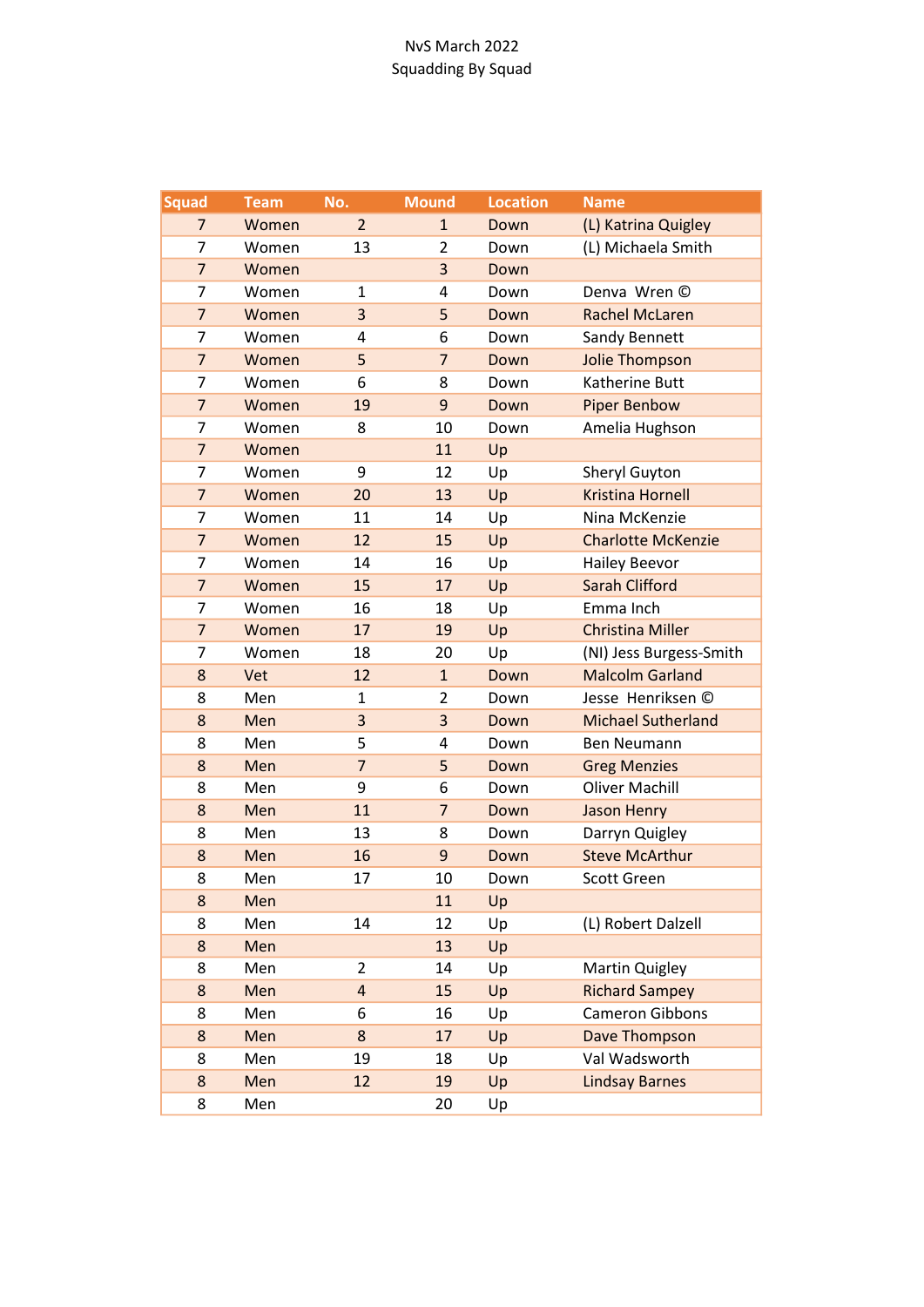| <b>Squad</b> | <b>Team</b> | No.            | <b>Mound</b>   | <b>Location</b> | <b>Name</b>               |
|--------------|-------------|----------------|----------------|-----------------|---------------------------|
| 9            | Women       |                | $\mathbf{1}$   | Down            |                           |
| 9            | Women       | 18             | 2              | Down            | (NI) Jess Burgess-Smith   |
| 9            | Women       | 16             | 3              | Down            | Emma Inch                 |
| 9            | Women       | 14             | 4              | Down            | <b>Hailey Beevor</b>      |
| 9            | Women       | 12             | 5              | Down            | <b>Charlotte McKenzie</b> |
| 9            | Women       | 20             | 6              | Down            | Kristina Hornell          |
| 9            | Women       | 17             | $\overline{7}$ | Down            | <b>Christina Miller</b>   |
| 9            | Women       | 15             | 8              | Down            | Sarah Clifford            |
| 9            | Women       | 11             | 9              | Down            | Nina McKenzie             |
| 9            | Women       | 9              | 10             | Down            | Sheryl Guyton             |
| 9            | Women       | 8              | 11             | Up              | Amelia Hughson            |
| 9            | Women       | 6              | 12             | Up              | Katherine Butt            |
| 9            | Women       | $\overline{4}$ | 13             | Up              | <b>Sandy Bennett</b>      |
| 9            | Women       | $\overline{2}$ | 14             | Up              | (L) Katrina Quigley       |
| 9            | Women       | 13             | 15             | Up              | (L) Michaela Smith        |
| 9            | Women       |                | 16             | Up              |                           |
| 9            | Women       | 19             | 17             | Up              | <b>Piper Benbow</b>       |
| 9            | Women       | 5              | 18             | Up              | Jolie Thompson            |
| 9            | Women       | 3              | 19             | Up              | <b>Rachel McLaren</b>     |
| 9            | Women       | $\mathbf{1}$   | 20             | Up              | Denva Wren ©              |
| 10           | Men         |                | $\mathbf{1}$   | Down            |                           |
| 10           | Men         | 19             | $\overline{2}$ | Down            | Val Wadsworth             |
| 10           | Men         | 12             | 3              | Down            | <b>Lindsay Barnes</b>     |
| 10           | Men         |                | 4              | Down            |                           |
| 10           | Men         | 14             | 5              | Down            | (L) Robert Dalzell        |
| 10           | Men         |                | 6              | Down            |                           |
| 10           | Men         | $\overline{2}$ | $\overline{7}$ | Down            | <b>Martin Quigley</b>     |
| 10           | Men         | 4              | 8              | Down            | <b>Richard Sampey</b>     |
| 10           | Men         | 6              | 9              | Down            | <b>Cameron Gibbons</b>    |
| 10           | Men         | 8              | 10             | Down            | Dave Thompson             |
| 10           | Vet         | 12             | 11             | Up              | <b>Malcolm Garland</b>    |
| 10           | Men         | 13             | 12             | Up              | Darryn Quigley            |
| 10           | Men         | 16             | 13             | Up              | <b>Steve McArthur</b>     |
| 10           | Men         | 17             | 14             | Up              | Scott Green               |
| 10           | Men         | $\mathbf{1}$   | 15             | Up              | Jesse Henriksen ©         |
| 10           | Men         | 3              | 16             | Up              | Michael Sutherland        |
| 10           | Men         | 5              | 17             | Up              | <b>Ben Neumann</b>        |
| 10           | Men         | $\overline{7}$ | 18             | Up              | <b>Greg Menzies</b>       |
| 10           | Men         | 9              | 19             | Up              | <b>Oliver Machill</b>     |
| 10           | Men         | 11             | 20             | Up              | Jason Henry               |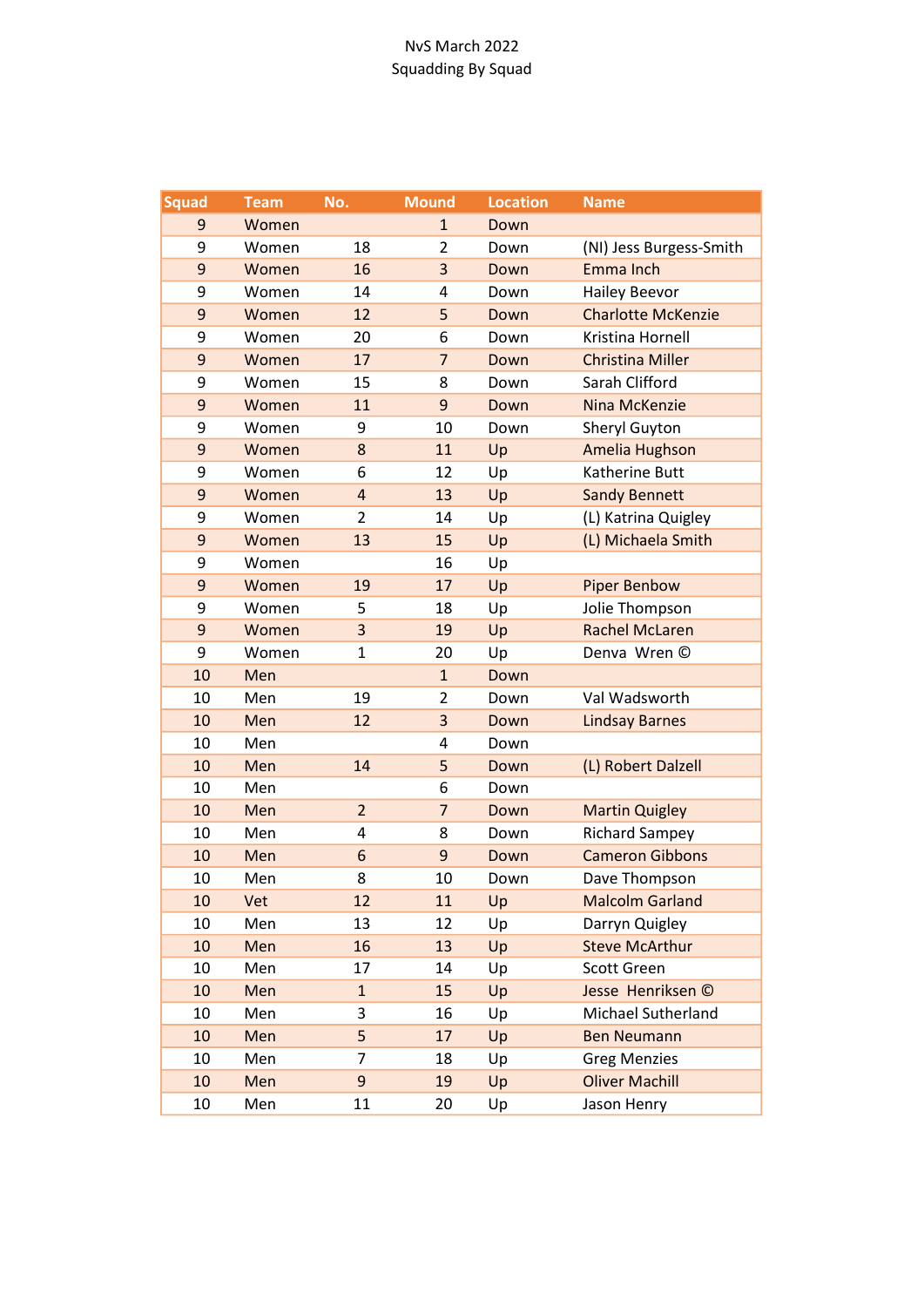| <b>Squad</b> | <b>Team</b> | No.                     | <b>Mound</b>   | <b>Location</b> | <b>Name</b>               |
|--------------|-------------|-------------------------|----------------|-----------------|---------------------------|
| 11           | Women       | 3                       | $\mathbf{1}$   | Down            | <b>Rachel McLaren</b>     |
| 11           | Women       | 4                       | $\overline{2}$ | Down            | Sandy Bennett             |
| 11           | Women       | 5                       | 3              | Down            | Jolie Thompson            |
| 11           | Women       | 6                       | 4              | Down            | Katherine Butt            |
| 11           | Women       | 19                      | 5              | Down            | <b>Piper Benbow</b>       |
| 11           | Women       | 8                       | 6              | Down            | Amelia Hughson            |
| 11           | Women       | $\mathbf{1}$            | $\overline{7}$ | Down            | Denva Wren ©              |
| 11           | Women       | 13                      | 8              | Down            | (L) Michaela Smith        |
| 11           | Women       | $\overline{2}$          | 9              | Down            | (L) Katrina Quigley       |
| 11           | Women       |                         | 10             | Down            |                           |
| 11           | Women       |                         | 11             | Up              |                           |
| 11           | Women       | 15                      | 12             | Up              | Sarah Clifford            |
| 11           | Women       | 17                      | 13             | Up              | <b>Christina Miller</b>   |
| 11           | Women       | 18                      | 14             | Up              | (NI) Jess Burgess-Smith   |
| 11           | Women       | 16                      | 15             | Up              | Emma Inch                 |
| 11           | Women       | 9                       | 16             | Up              | <b>Sheryl Guyton</b>      |
| 11           | Women       | 11                      | 17             | Up              | Nina McKenzie             |
| 11           | Women       | 14                      | 18             | Up              | <b>Hailey Beevor</b>      |
| 11           | Women       | 20                      | 19             | Up              | <b>Kristina Hornell</b>   |
| 11           | Women       | 12                      | 20             | Up              | Charlotte McKenzie        |
| 12           | Men         | $\overline{7}$          | $\mathbf{1}$   | Down            | <b>Greg Menzies</b>       |
| 12           | Men         | 9                       | $\overline{2}$ | Down            | <b>Oliver Machill</b>     |
| 12           | Men         | 11                      | 3              | Down            | <b>Jason Henry</b>        |
| 12           | Men         | 13                      | 4              | Down            | Darryn Quigley            |
| 12           | Men         | 16                      | 5              | Down            | <b>Steve McArthur</b>     |
| 12           | Men         | 17                      | 6              | Down            | <b>Scott Green</b>        |
| 12           | Men         | $\mathbf{1}$            | $\overline{7}$ | Down            | Jesse Henriksen ©         |
| 12           | Men         | 3                       | 8              | Down            | <b>Michael Sutherland</b> |
| 12           | Men         | 5                       | 9              | Down            | <b>Ben Neumann</b>        |
| 12           | Vet         | 12                      | 10             | Down            | Malcolm Garland           |
| 12           | Men         |                         | 11             | Up              |                           |
| 12           | Men         | $\overline{2}$          | 12             | Up              | Martin Quigley            |
| 12           | Men         | $\overline{\mathbf{4}}$ | 13             | Up              | <b>Richard Sampey</b>     |
| 12           | Men         | 6                       | 14             | Up              | Cameron Gibbons           |
| 12           | Men         | 8                       | 15             | Up              | Dave Thompson             |
| 12           | Men         | 19                      | 16             | Up              | Val Wadsworth             |
| 12           | Men         | 12                      | 17             | Up              | <b>Lindsay Barnes</b>     |
| 12           | Men         |                         | 18             | Up              |                           |
| 12           | Men         | 14                      | 19             | Up              | (L) Robert Dalzell        |
| 12           | Men         |                         | 20             | Up              |                           |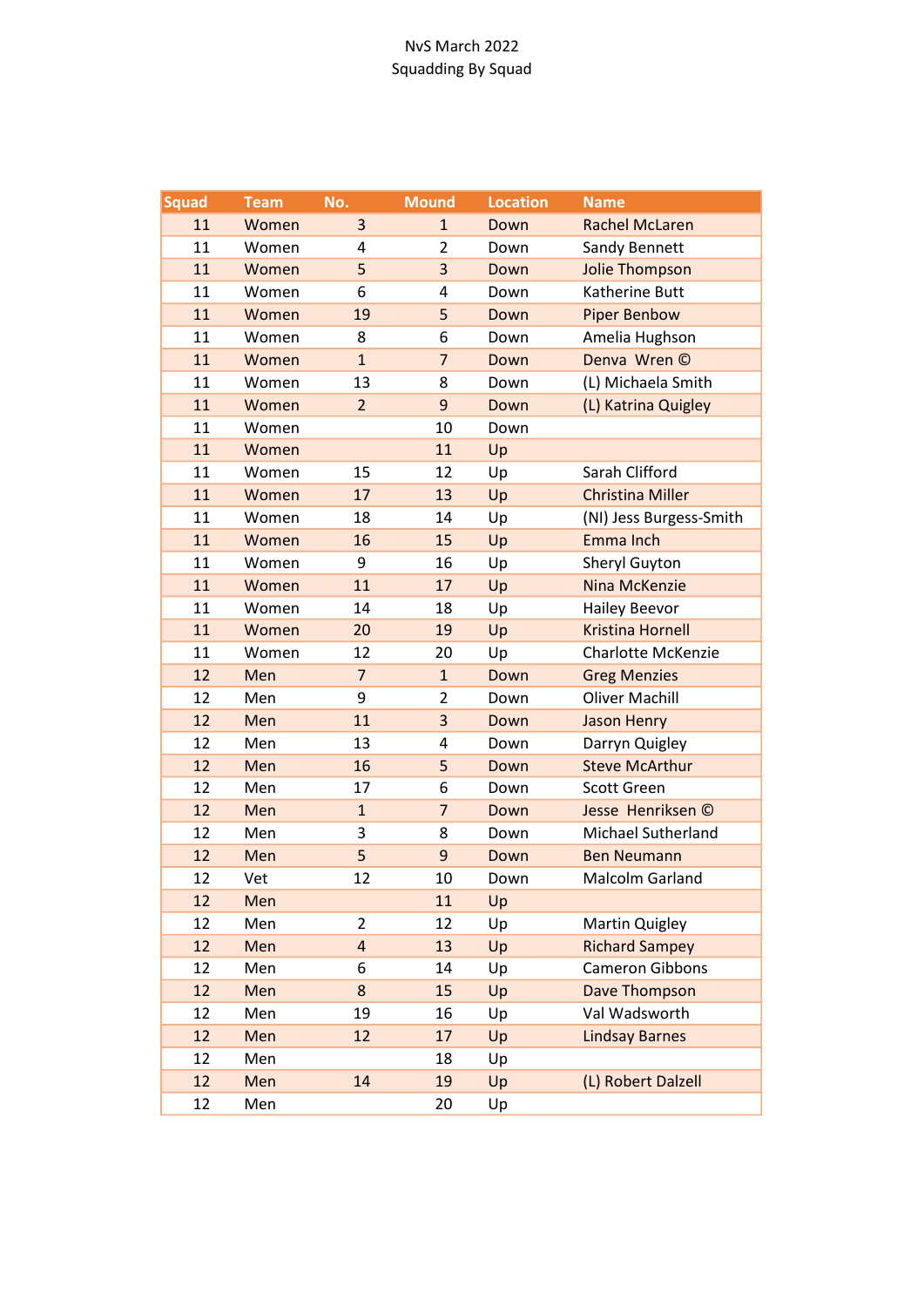| <b>Squad</b> | <b>Team</b> | No.            | <b>Mound</b>   | <b>Location</b> | <b>Name</b>               |
|--------------|-------------|----------------|----------------|-----------------|---------------------------|
| 13           | Open        |                | $\mathbf{1}$   | Down            |                           |
| 13           | Open        | 1              | 2              | Down            | (L) Katrina Quigley ©     |
| 13           | Open        |                | 3              | Down            |                           |
| 13           | Open        | $\overline{2}$ | 4              | Down            | Denva Wren                |
| 13           | Open        |                | 5              | Down            |                           |
| 13           | Open        | 3              | 6              | Down            | Sandy Bennett             |
| 13           | Open        |                | $\overline{7}$ | Down            |                           |
| 13           | Open        | 4              | 8              | Down            | Katherine Butt            |
| 13           | Open        |                | 9              | Down            |                           |
| 13           | Open        |                | 10             | Down            |                           |
| 13           | Open        |                | 11             | Up              |                           |
| 13           | Open        |                | 12             | Up              |                           |
| 13           | Open        |                | 13             | Up              |                           |
| 13           | Open        | 11             | 14             | Up              | Rachel McLaren            |
| 13           | Open        |                | 15             | Up              |                           |
| 13           | Open        | 17             | 16             | Up              | Jolie Thompson            |
| 13           | Open        |                | 17             | Up              |                           |
| 13           | Open        | 20             | 18             | Up              | Amelia Hughson            |
| 13           | Open        |                | 19             | Up              |                           |
| 13           | Open        |                | 20             | Up              |                           |
| 14           | Open        |                | $\mathbf{1}$   | Down            |                           |
| 14           | Open        |                | $\overline{2}$ | Down            |                           |
| 14           | Open        | 5              | 3              | Down            | <b>Cameron Gibbons</b>    |
| 14           | Open        | 23             | 4              | Down            | <b>Steve McArthur</b>     |
| 14           | Open        | 9              | 5              | Down            | Jason Henry               |
| 14           | Open        | 13             | 6              | Down            | Ben Neumann               |
| 14           | Open        | 15             | $\overline{7}$ | Down            | <b>Richard Sampey</b>     |
| 14           | Open        | 19             | 8              | Down            | Lindsay Barnes            |
| 14           | Open        | 21             | 9              | Down            | Darryn Quigley            |
| 14           | Open        |                | 10             | Down            |                           |
| 14           | Open        |                | 11             | Up              |                           |
| 14           | Open        | 24             | 12             | Up              | Scott Green               |
| 14           | Open        | 8              | 13             | Up              | Jesse Henriksen           |
| 14           | Open        | 10             | 14             | Up              | <b>Oliver Machill</b>     |
| 14           | Open        | 12             | 15             | Up              | <b>Greg Menzies</b>       |
| 14           | Open        | 14             | 16             | Up              | Martin Quigley            |
| 14           | Open        | 16             | 17             | Up              | <b>Michael Sutherland</b> |
| 14           | Open        | 18             | 18             | Up              | Dave Thompson             |
| 14           | Open        | 22             | 19             | Up              | (L) Robert Dalzell        |
| 14           | Open        |                | 20             | Up              |                           |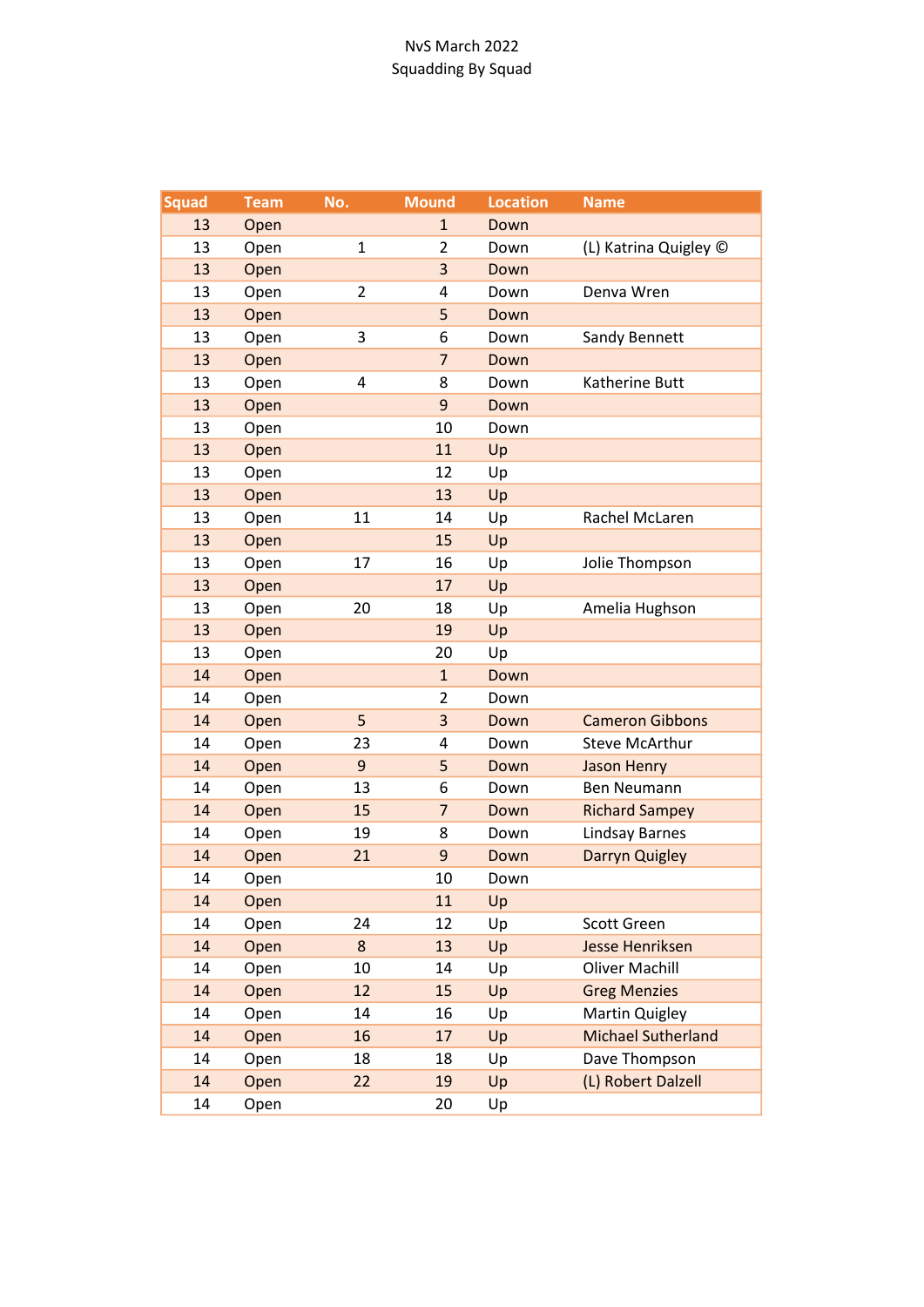| <b>Squad</b> | <b>Team</b> | No.            | <b>Mound</b>   | <b>Location</b> | <b>Name</b>           |
|--------------|-------------|----------------|----------------|-----------------|-----------------------|
| 15           | Open        |                | $\mathbf{1}$   | Down            |                       |
| 15           | Open        | 20             | $\overline{2}$ | Down            | Amelia Hughson        |
| 15           | Open        |                | 3              | Down            |                       |
| 15           | Open        |                | 4              | Down            |                       |
| 15           | Open        |                | 5              | Down            |                       |
| 15           | Open        | 11             | 6              | Down            | Rachel McLaren        |
| 15           | Open        |                | $\overline{7}$ | Down            |                       |
| 15           | Open        | 17             | 8              | Down            | Jolie Thompson        |
| 15           | Open        |                | 9              | Down            |                       |
| 15           | Open        |                | 10             | Down            |                       |
| 15           | Open        |                | 11             | Up              |                       |
| 15           | Open        | 4              | 12             | Up              | Katherine Butt        |
| 15           | Open        |                | 13             | Up              |                       |
| 15           | Open        | 1              | 14             | Up              | (L) Katrina Quigley © |
| 15           | Open        |                | 15             | Up              |                       |
| 15           | Open        | $\overline{2}$ | 16             | Up              | Denva Wren            |
| 15           | Open        |                | 17             | Up              |                       |
| 15           | Open        | 3              | 18             | Up              | Sandy Bennett         |
| 15           | Open        |                | 19             | Up              |                       |
| 15           | Open        |                | 20             | Up              |                       |
| 16           | Open        |                | $\mathbf{1}$   | Down            |                       |
| 16           | Open        | 16             | $\overline{2}$ | Down            | Michael Sutherland    |
| 16           | Open        | 18             | 3              | Down            | Dave Thompson         |
| 16           | Open        | 22             | 4              | Down            | (L) Robert Dalzell    |
| 16           | Open        |                | 5              | Down            |                       |
| 16           | Open        | 8              | 6              | Down            | Jesse Henriksen       |
| 16           | Open        | 10             | $\overline{7}$ | Down            | <b>Oliver Machill</b> |
| 16           | Open        | 12             | 8              | Down            | <b>Greg Menzies</b>   |
| 16           | Open        | 14             | 9              | Down            | <b>Martin Quigley</b> |
| 16           | Open        | 24             | 10             | Down            | <b>Scott Green</b>    |
| 16           | Open        |                | 11             | Up              |                       |
| 16           | Open        |                | 12             | Up              |                       |
| 16           | Open        | 15             | 13             | Up              | <b>Richard Sampey</b> |
| 16           | Open        | 19             | 14             | Up              | Lindsay Barnes        |
| 16           | Open        | 21             | 15             | Up              | Darryn Quigley        |
| 16           | Open        | 5              | 16             | Up              | Cameron Gibbons       |
| 16           | Open        | 23             | 17             | Up              | <b>Steve McArthur</b> |
| 16           | Open        | 9              | 18             | Up              | Jason Henry           |
| 16           | Open        | 13             | 19             | Up              | <b>Ben Neumann</b>    |
| 16           | Open        |                | 20             | Up              |                       |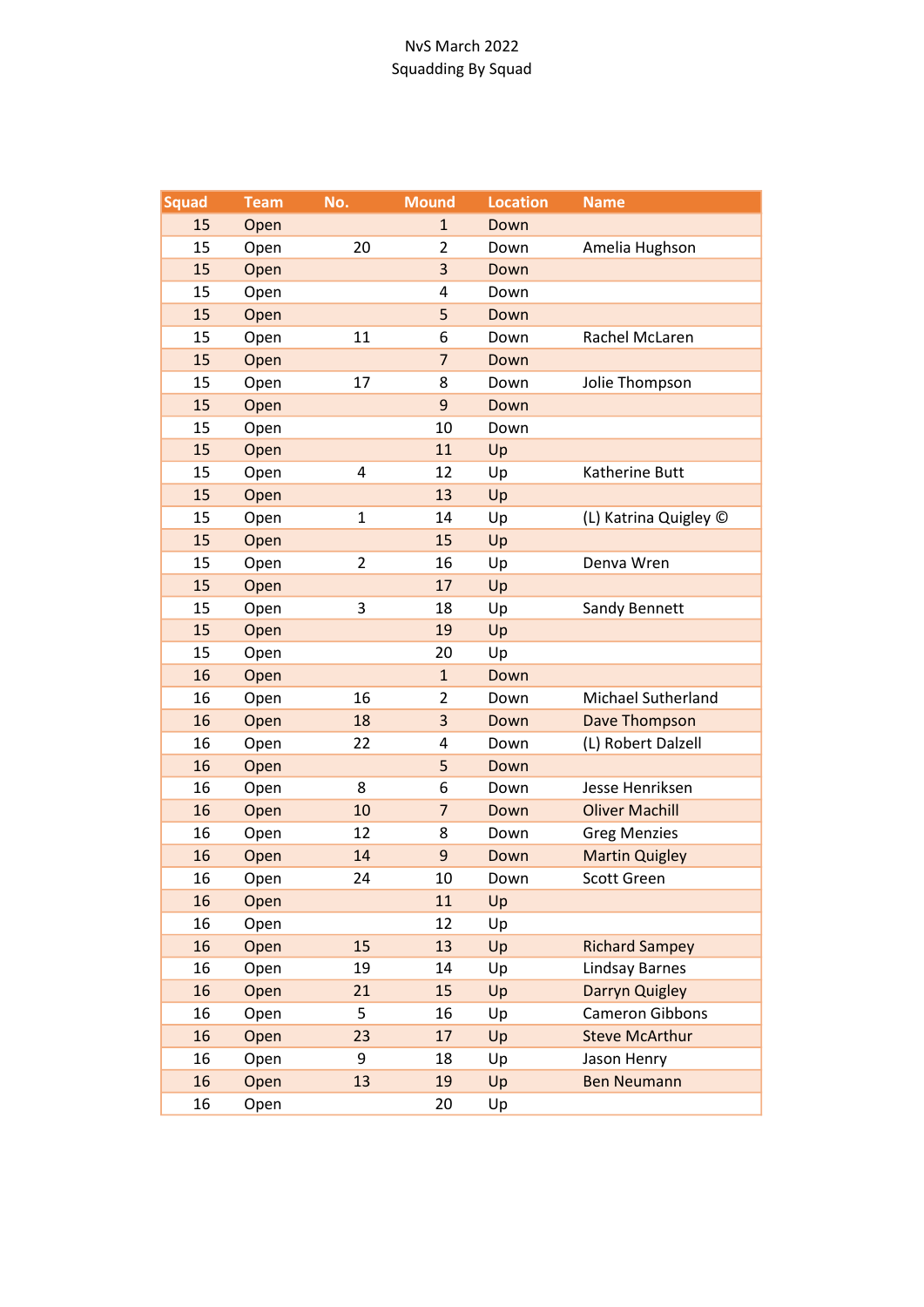| <b>Squad</b> | <b>Team</b> | No.            | <b>Mound</b>   | <b>Location</b> | <b>Name</b>            |  |
|--------------|-------------|----------------|----------------|-----------------|------------------------|--|
| 17           | Open        |                | $\mathbf{1}$   | Down            |                        |  |
| 17           | Open        | 3              | 2              | Down            | Sandy Bennett          |  |
| 17           | Open        |                | 3              | Down            |                        |  |
| 17           | Open        | 4              | 4              | Down            | Katherine Butt         |  |
| 17           | Open        |                | 5              | Down            |                        |  |
| 17           | Open        | $\mathbf{1}$   | 6              | Down            | (L) Katrina Quigley ©  |  |
| 17           | Open        |                | $\overline{7}$ | Down            |                        |  |
| 17           | Open        | $\overline{2}$ | 8              | Down            | Denva Wren             |  |
| 17           | Open        |                | 9              | Down            |                        |  |
| 17           | Open        |                | 10             | Down            |                        |  |
| 17           | Open        |                | 11             | Up              |                        |  |
| 17           | Open        | 17             | 12             | Up              | Jolie Thompson         |  |
| 17           | Open        |                | 13             | Up              |                        |  |
| 17           | Open        | 20             | 14             | Up              | Amelia Hughson         |  |
| 17           | Open        |                | 15             | Up              |                        |  |
| 17           | Open        |                | 16             | Up              |                        |  |
| 17           | Open        |                | 17             | Up              |                        |  |
| 17           | Open        | 11             | 18             | Up              | Rachel McLaren         |  |
| 17           | Open        |                | 19             | Up              |                        |  |
| 17           | Open        |                | 20             | Up              |                        |  |
| 18           | Open        |                | $\mathbf{1}$   | Down            |                        |  |
| 18           | Open        |                | $\overline{2}$ | Down            |                        |  |
| 18           | Open        | 23             | 3              | Down            | <b>Steve McArthur</b>  |  |
| 18           | Open        | 9              | 4              | Down            | Jason Henry            |  |
| 18           | Open        | 13             | 5              | Down            | <b>Ben Neumann</b>     |  |
| 18           | Open        | 15             | 6              | Down            | <b>Richard Sampey</b>  |  |
| 18           | Open        | 19             | $\overline{7}$ | Down            | <b>Lindsay Barnes</b>  |  |
| 18           | Open        | 21             | 8              | Down            | Darryn Quigley         |  |
| 18           | Open        | 5              | 9              | Down            | <b>Cameron Gibbons</b> |  |
| 18           | Open        |                | 10             | Down            |                        |  |
| 18           | Open        |                | 11             | Up              |                        |  |
| 18           | Open        | 10             | 12             | Up              | Oliver Machill         |  |
| 18           | Open        | 12             | 13             | Up              | <b>Greg Menzies</b>    |  |
| 18           | Open        | 14             | 14             | Up              | Martin Quigley         |  |
| 18           | Open        | 24             | 15             | Up              | <b>Scott Green</b>     |  |
| 18           | Open        | 16             | 16             | Up              | Michael Sutherland     |  |
| 18           | Open        | 18             | 17             | Up              | Dave Thompson          |  |
| 18           | Open        | 8              | 18             | Up              | Jesse Henriksen        |  |
| 18           | Open        | 22             | 19             | Up              | (L) Robert Dalzell     |  |
| 18           | Open        |                | 20             | Up              |                        |  |